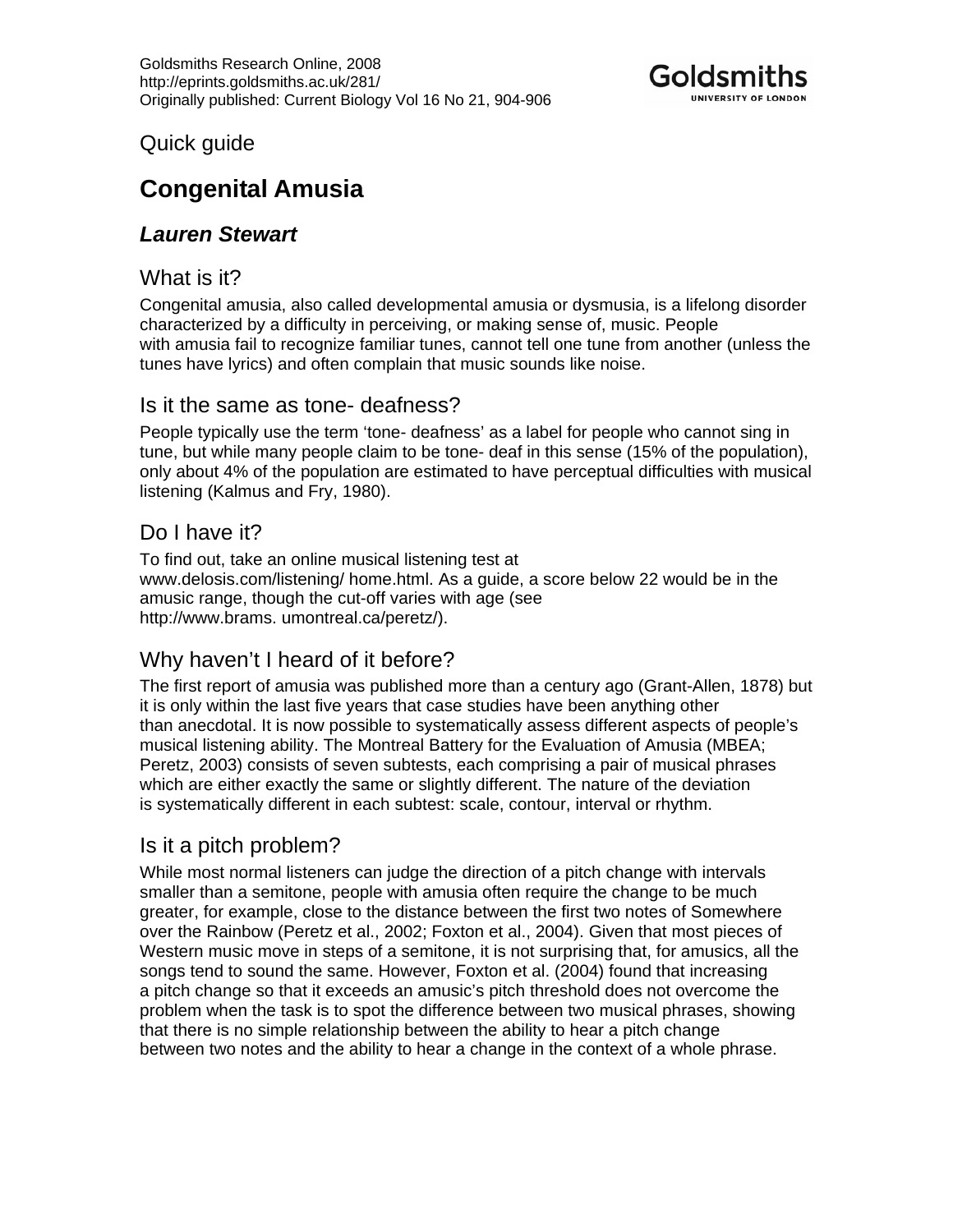It seems likely that the ability to integrate a sequence of pitch changes into a coherent whole and form a representation of it in short-term memory requires an intact ability to perceive differences between individual notes.

#### Is the problem specific to music?

So far, the evidence would suggest so. People with amusia have normal intellectual functioning — Milton Friedman and Che Guevara are both thought to have been afflicted — and do not appear to have had any difficulty in understanding speech, including the melody of speech. However, some researchers feel that the preserved ability to perceive intonation in language is more apparent than real.

In languages such as English, pitch changes are often several semitones, commonly cooccur with changes in stress and timing, and are used to convey emphasis, emotion or a questioning style, rather than semantic meaning. For all these reasons, subtle problems in hearing pitch differences are unlikely to be a limiting factor for comprehension. It will be important to investigate whether amusics who speak a tonal language are sensitive to pitch change in a linguistic context, as changes in a language such as Mandarin are subtle and can profoundly alter semantic meaning.

# Can people with amusia hear rhythm?

The MBEA includes a test of rhythmic perception and those with amusia often score in the normal range, although this aspect of the disorder seems variable (Che Guevara was notoriously useless on the dance floor, as depicted in the film The Motorcycle Diaries). Auditory psychophysics shows that, even though a group of people with amusia failed to spot subtle deviations in pitch from a monotone standard, they were able to spot deviations in time (Hyde and Peretz, 2003). However, the story is not so simple: another group of amusics performed poorly when deviations from isochrony were presented in the context of a changing pitch (Foxton et al., 2006), suggesting that pitch processing problems can limit the development of rhythmic and timing abilities.

### Do people with amusia enjoy listening to music?

 Some people with amusia describe music as sounding like a noise or like banging, and go to great lengths to avoid being in situations where music will be played, while others, who are just as perceptually impaired, derive considerable pleasure from listening to music.

Music contains a myriad of sound elements and those who appreciate music may be getting pleasure from the tone colours used and/or the combination of instruments and rhythms that they hear. The reasons for such individual differences in musical appreciation are far from clear but such dissociations between perception and emotional appreciation are also seen in neuropsychological patients.

### Does the condition run in families?

A study by Denis Drayna (2001) using the 'distorted tunes test' (similar to the scale subtest of the Montreal Battery for the Evaluation of Amusia) with a group of identical and non- identical twin pairs, found that musical listening ability is about 80% heritable. Whether or not this level of heritability extends to amusia depends on whether amusia is found to occupy the tail end of the musical listening ability spectrum or to be a categorically distinct phenomenon. However, familial cases of amusia are common and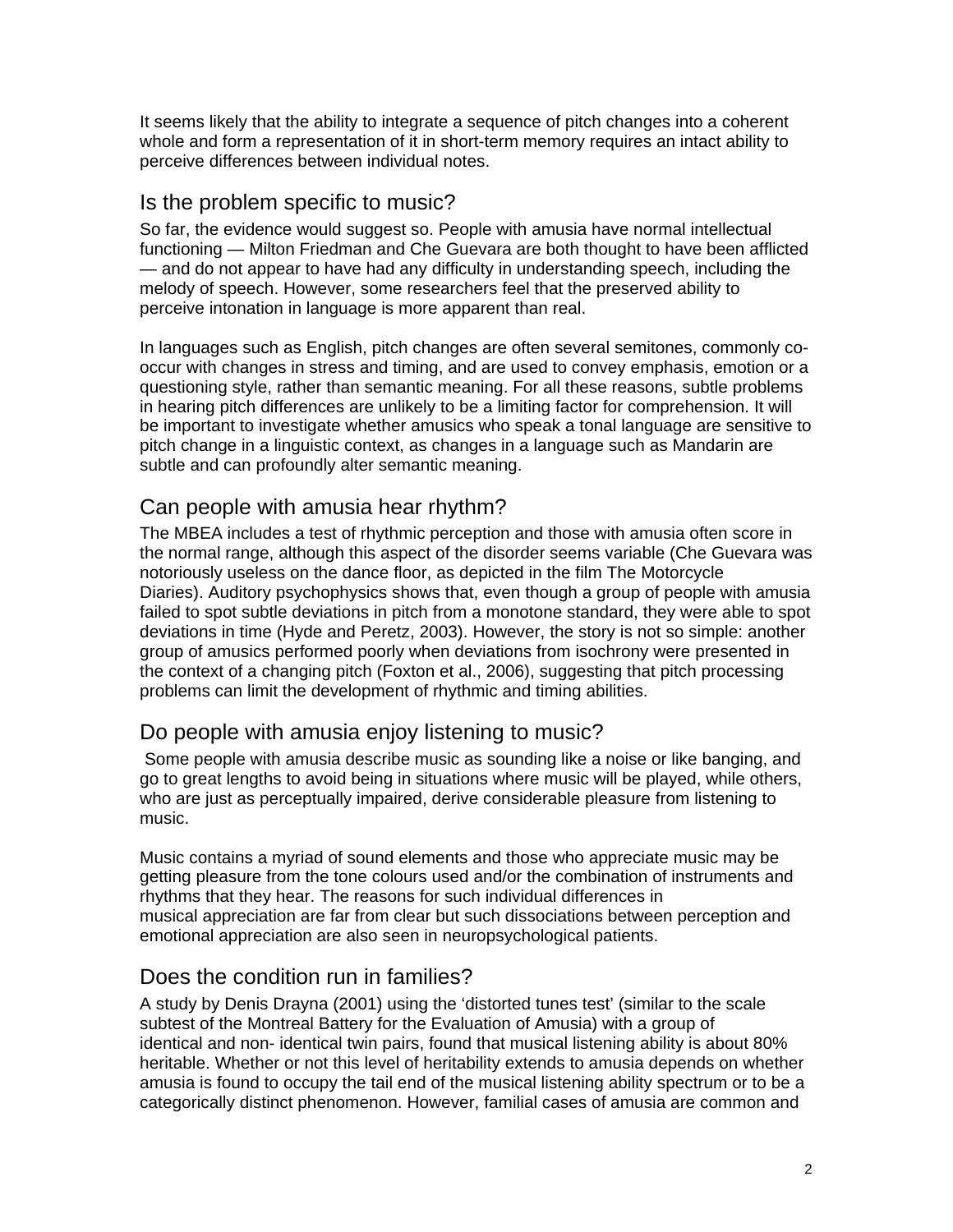pedigree analyses have suggested a pattern of autosomal dominant inheritance with imperfect penetrance (Kalmus and Fry, 1980). Genetic linkage studies of amusia are currently in progress.

#### Do these people have normal brains?

People with amusia do not have a history of neurological damage and structural brain imaging using magnetic resonance imaging (MRI) does not reveal any gross anatomical differences. However, the technique of voxel-based morphometry allows structural MRI data from two groups, for example amusics versus non- amusics, to be interrogated with respect to potential regional differences in grey and white matter volume.

A recent study (Hyde et al., 2006) using this approach revealed differences in white matter between amusics and control participants in the right frontal cortex, suggesting that abnormalities occur in areas outside of the auditory cortices. The involvement of right frontal cortex in musical perception is not unprecedented: an fMRI study revealed a similar area to be involved in the musical listening behaviour of nonamusic individuals when musical pitch has to be retained in memory (Zatorre et al., 1994).

### What can amusia contribute to our understanding of the brain?

An understanding of amusia has implications that extend well beyond our conception of normal and disordered musical processing. It provides a model that can be used to ask how potential changes at the genetic level impact upon brain structure function and, ultimately, behaviour. If amusia can be thought of as a disorder of connectivity, one might hypothesize that those genes which encode fibre tracking proteins will be found to be atypical. Though speculative at present, any such finding could shed light on a number of other developmental disorders. Though different development disorders are very different at the behavioural level, it remains possible that they are underpinned by a similar genetic mechanism operating at a different locus and/or at a different points during the developmental trajectory.

# Where can I find out more?

Drayna, D., Manichaikul, A., de Lange, M., Snieder, H., and Spector, T. (2001). Genetic correlates of musical pitch recognition in humans. Science 291, 1969–1972.

Foxton, J.M., Dean, J.L., Gee., R., Peretz, I., and Griffiths, T.D. (2004). Characterization of deficits in pitch perception underlying 'tone deafness'. Brain 127, 801–810.

Foxton, J.M., Nandy, R.K., and Griffiths, T.D. (2006). Rhythm deficits in 'tone deafness'. Brain Cogn., in press. Grant-Allen. (1878). Note-deafness. Mind 10, 157–167.

Hyde, K.L., and Peretz, I. (2003). 'Out- of- pitch' but still 'in-time'. An auditory psychophysical study in congenital amusic adults. Ann. N. Y. Acad. Sci. 999, 173–176.

Hyde, K.L., Zatorre, R.J., Griffiths, T.D., Lerch, J.P., and Peretz, I. (2006). The brain morphometry of congenital amusic individuals. Brain, in press.

Kalmus, H., and Fry, D.B. (1980). On tune deafness (dysmelodia): frequency, development, genetics and musical background. Ann. Hum. Genet. 43, 369–382.

Peretz, I., Champod, A.-S., and Hyde, K.L. (2003). Varieties of musical disorders. The Montreal Battery of Evaluation of Amusia. Ann. N. Y. Acad. Sci. 999, 58–75.